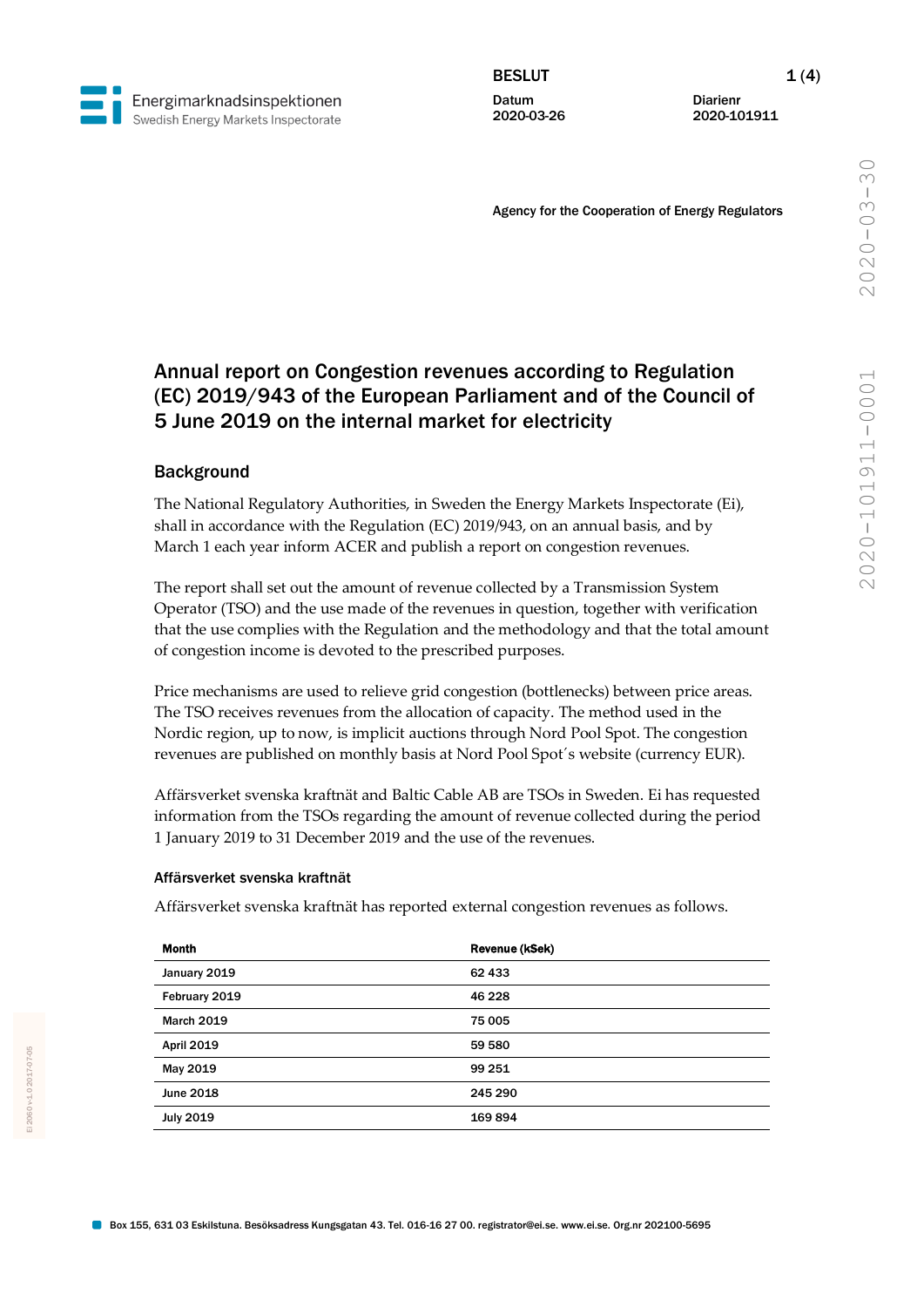# BESLUT 2(4)

Datum Dnr

2020-03-26 2020-101911

| <b>Total</b>   | 1465141 |
|----------------|---------|
| December 2019  | 105 900 |
| November 2019  | 111 587 |
| October 2019   | 93 233  |
| September 2019 | 232 966 |
| August 2019    | 163 774 |

#### Baltic Cable AB

Baltic Cable AB has reported congestion revenues as follows:

| <b>Month</b>      | Revenue (kSek) |
|-------------------|----------------|
| January 2019      | 6506           |
| February 2019     | 7576           |
| <b>March 2019</b> | 11 6 18        |
| <b>April 2019</b> | 8984           |
| May 2019          | 8999           |
| June 2019         | 27 449         |
| <b>July 2019</b>  | 10 510         |
| August 2019       | 7054           |
| September 2019    | 7359           |
| October 2019      | 2453           |
| November 2019     | 6595           |
| December 2019     | 8034           |
| <b>Total</b>      | 113 137        |

## The use of collected congestion revenues

#### Affärsverket svenska kraftnät

According to Affärsverket svenska kraftnät, collected revenues has been used to guarantee the actual availability of the allocated capacity through counter trading and network investments with the purpose to maintain or increase interconnection capacities in accordance with the Regulation and Affärsverket svenska kraftnät's internal guidelines for handling capacity charges (congestion revenues).

At the end of each year, decisions are made as to which network investments against which the balanced bottleneck revenues can be offset. If it is not possible to use all the congestion revenues for this purpose, the surplus will be placed on a separate account line until it can be spent accordingly to the regulation. No congestion revenues have been used to lower the tariff for year 2019.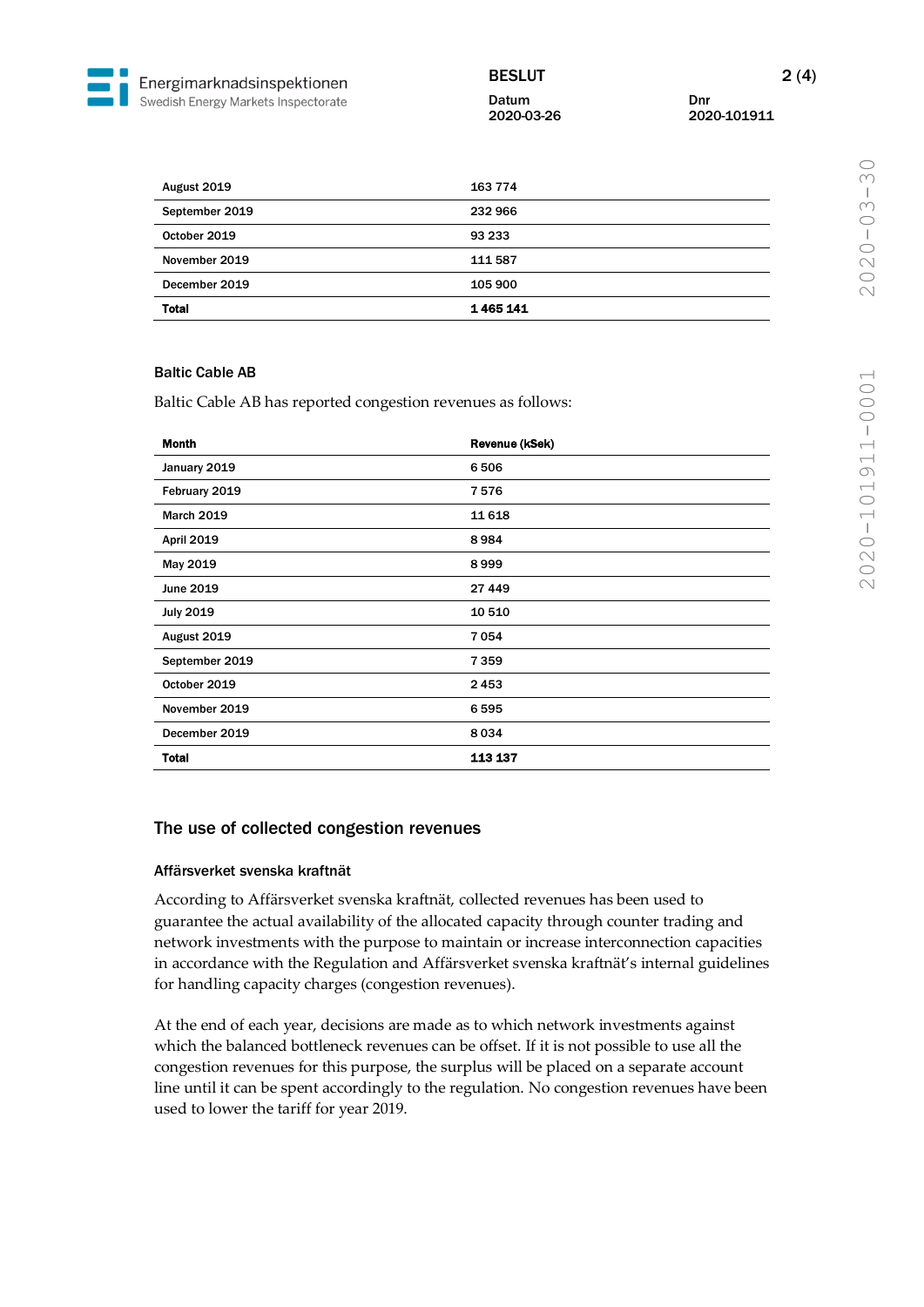

BESLUT 3 (4) Datum Dnr

2020-03-26 2020-101911

#### Baltic Cable

Baltic Cable refers to the ongoing court action regarding the applicability of the Regulation and points out that it is the old Regulation 714/2009 that is valid until December 31, 2019. Baltic Cable has therefore not considered the new regulation regarding the congestion revenues for 2019. Baltic Cable's view of the legal situation has been developed within the framework of the court process. Baltic Cable understands that Ei not for the moment are processing the corresponding reports on the collected congestion revenues from 2016, 2017, 2018 and 2019 as Ei is awaiting the Court's decision on the earlier matters.

Baltic Cable has also means that all of the collected revenues has been used in accordance with article 16.6 first paragraph (714/2009) and also according to the prioritized objectives set out in article 19.2 in the new regulation (2019/943). Baltic cable receives no revenue from any users and thus has no income from network tariffs. The collected revenues have been used, among other things, to cover costs for exchanges in electricity and to maintain the availability and allocated transfer capacities of the transmission link.

#### Assessment by the Energy Market Inspectorate

Ei has not found any reason to further investigate Affärsverket svenska kraftnät's use of collected congestion revenues for the above-mentioned period. Ei can from the information presented by Affärsverket svenska kraftnät conclude that the use of the collected revenues complies with the Regulation.

Regarding Baltic Cable Ei concluded in 2014 and 2015 that Baltic Cable AB's reporting of the use of revenues from the allocation of interconnection contained explanations that required further analysis. On this basis, Ei further investigated the company's use of the revenues from allocation of interconnector to be able to conclude whether the use of the collected revenues complies with the Regulation 714/2009.

The result of this investigation was that Ei considered that Baltic Cable's use of the congestions revenues not complied with the Regulation 714/2009. The investigation also resulted in an imposition of fines directed to Baltic Cable on 9 June 2016. Baltic Cable has appealed Ei´s decision and it is currently of judicial review in the Administrative Court. On the 5th of July 2018 the Administrative Court decided to obtain a preliminary ruling from the Court of Justice of the European Union regarding the interpretation of the Regulation (EC) No 714/2009. June 20, 2019 was the public hearing in the European Court of Justice. The Advocate General Tanchev delivered his opinion on November 14, 2019 and the final decision was delivered on March 11, 2020. The Final decision concluded that the article 16.6 only targets TSO:s, that Baltic Cable is a TSO according to the Regulation, that operating and maintenance costs do not fall within the scope of Article 16 (6), first subparagraph (b), but that Article 16 (6), second subparagraph, should be interpreted so that it is up to the National Regulatory Authority to approve that Baltic Cable uses part of its congestion revenues for return and for operation and maintenance of the interconnection.